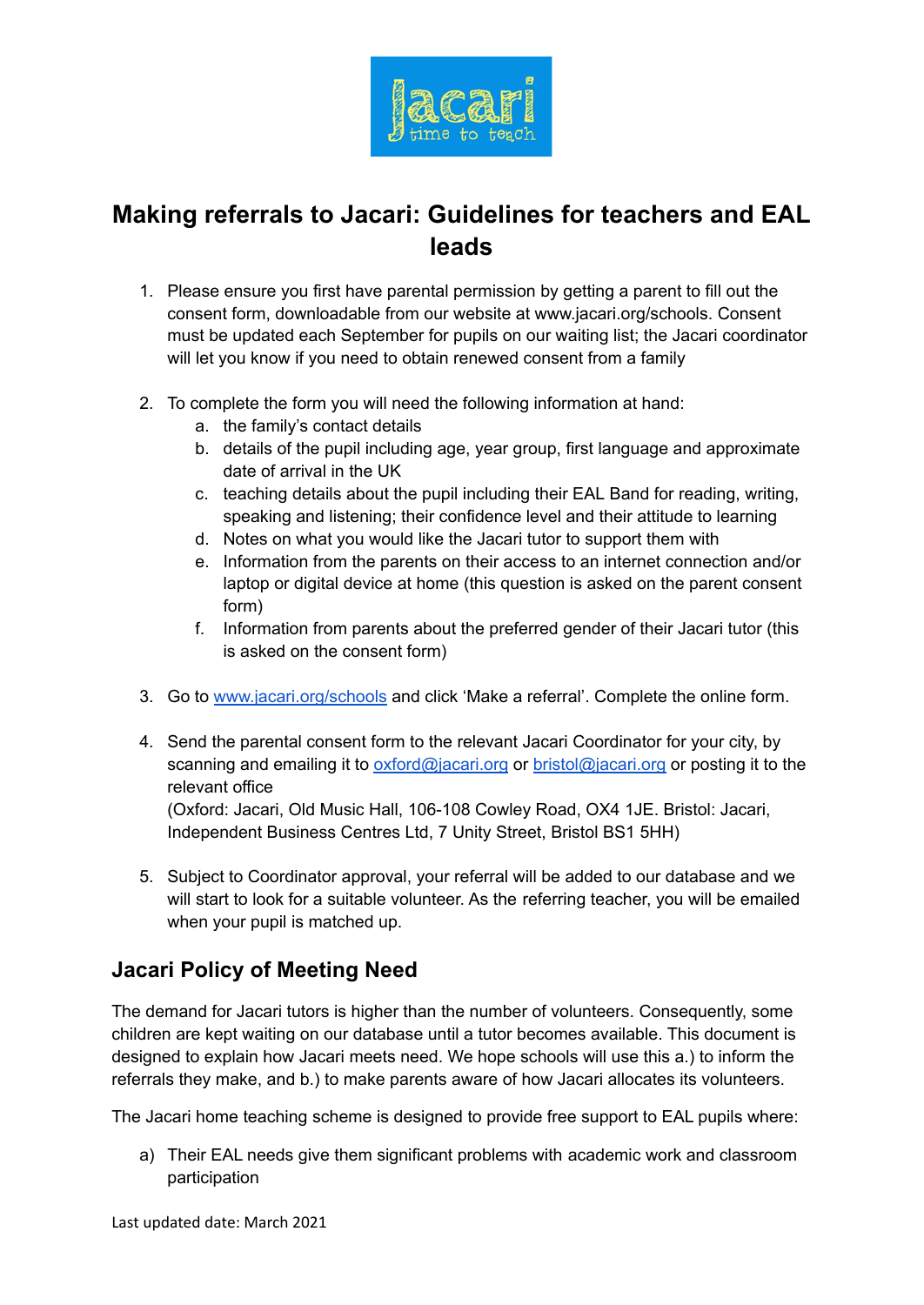

- b) Their EAL needs contribute towards lower confidence in social interactions
- c) Their EAL needs cause them problems integrating with their peers

Parents and teachers should be aware that due to the range of criteria we use, Jacari does not work on a first-come first-served basis. Jacari matches volunteers to children by taking into account a number of criteria:

- Pupils' proficiency in English pupils in EAL bands A and B will be prioritised.
- Gender preference. The tutor gender preference specified by families will be respected; we tend to have many more female than male volunteers available.
- Pupil premium. Since we do not charge for our tutoring we aim to reach those *who could not afford to pay for any extra tutoring* themselves.
- Children whose parents' English is limited, so that parents have limited capacity to help children with homework; or where the child acts as translator for their household. It is helpful to us if you identify the children for which this applies in the 'Further Information' section.
- Children who have spent a significant period of time out of UK schools (where applicable) or who have newly arrived in the UK
- Volunteer age and travel preferences. Wherever possible, we aim to match volunteers to the age group and local area which they are able to travel to.

Jacari aims to match as sensibly and as sensitively as possible by considering all factors which affect a child's attainment. The more information you provide on the referral forms and in termly meetings, the better we can target the children who would benefit from our services. Similarly, if a child's circumstances have significantly changed, or if they no longer need Jacari tutoring, please let us know. Thank you for your understanding and cooperation. Please email all queries to the Coordinators on [oxford@jacari.org](mailto:oxford@jacari.org) or [bristol@jacari.org](mailto:bristol@jacari.org)

If a parent wants you to refer their child, and you do not feel they are suitable for Jacari support, please tell them this and show them these criteria.

## **Appendix: EAL Band System (taken from gov.uk)**

Schools can assess the position of their EAL pupils against a five-point scale of reading, writing and spoken language proficiency (see below) and make a 'best fit' judgement as to the proficiency stage that a pupil corresponds most closely to:

**• New to English [Code 'A']:** May use first language for learning and other purposes. May remain completely silent in the classroom. May be copying / repeating some words or phrases. May understand some everyday expressions in English but may have minimal or no literacy in English. Needs a considerable amount of EAL support.